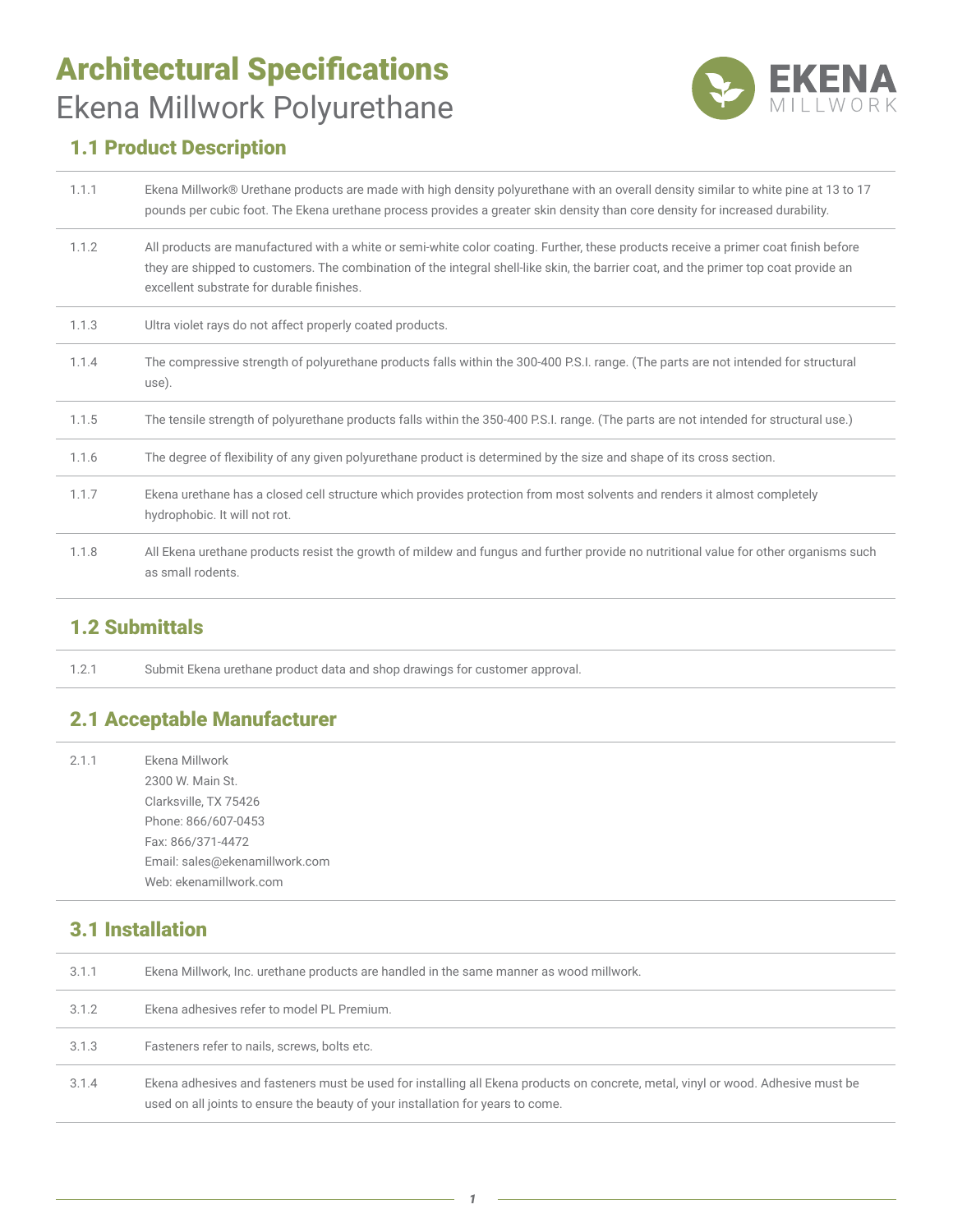# Architectural Specifications Ekena Millwork Polyurethane



### 3.2 Finishing

3.2.1 Ekena Millwork, Inc. products are supplied with a white or beige primer base coat, ready for finishing top coat. A good quality exterior or latex or oil base paint may be used on rigid Ekena, Inc. product. The surface must be clean, dry, and free from all greases or waxes before all finish work is begun.

#### 3.3 Warranty

| 3.3.1 | Ekena Millwork, Inc. warrants its Ekena urethane product upon the following conditions against defects in materials and workmanship<br>for the product's lifetime when used and installed under recommended conditions.<br>Purchaser and installer must inspect each piece prior to installation. Both parties waive all defects which could have been discovered<br>by reasonable inspection prior to installation.                                             |
|-------|------------------------------------------------------------------------------------------------------------------------------------------------------------------------------------------------------------------------------------------------------------------------------------------------------------------------------------------------------------------------------------------------------------------------------------------------------------------|
| 3.3.2 | Warranty will automatically be void if Ekena installation methods are not used as per section on Installation.                                                                                                                                                                                                                                                                                                                                                   |
| 3.3.3 | In the event claim is made under this warrant, Ekena has the right to inspect the part and determine at their discretion, that the parts<br>supplied are defective. Ekena will repair, or if necessary, replace the defective parts if returned freight prepaid to Ekena place of<br>manufacturing. If Ekena determines the parts cannot be repaired or replaced, Ekena will refund to the distributor the amount paid to<br>Ekena for the said defective parts. |
| 3.3.4 | Ekena shall have no liability to any person, firm or corporation whatsoever for incidental or consequential damages such as but not<br>limited to, labor, finishing, parts damaged by freight carriers, freight charges, installation, lost profits, and lost sales or the like.                                                                                                                                                                                 |
| 3.3.5 | No purchaser may take any deduction or credit against any amount owed to Ekena or make any charge back without the expressed<br>written consent of Ekena.                                                                                                                                                                                                                                                                                                        |
| 3.3.6 | No purchaser may take any deduction or credit against any amount owed to Ekena or make any charge back without the expressed<br>written consent of Ekena.                                                                                                                                                                                                                                                                                                        |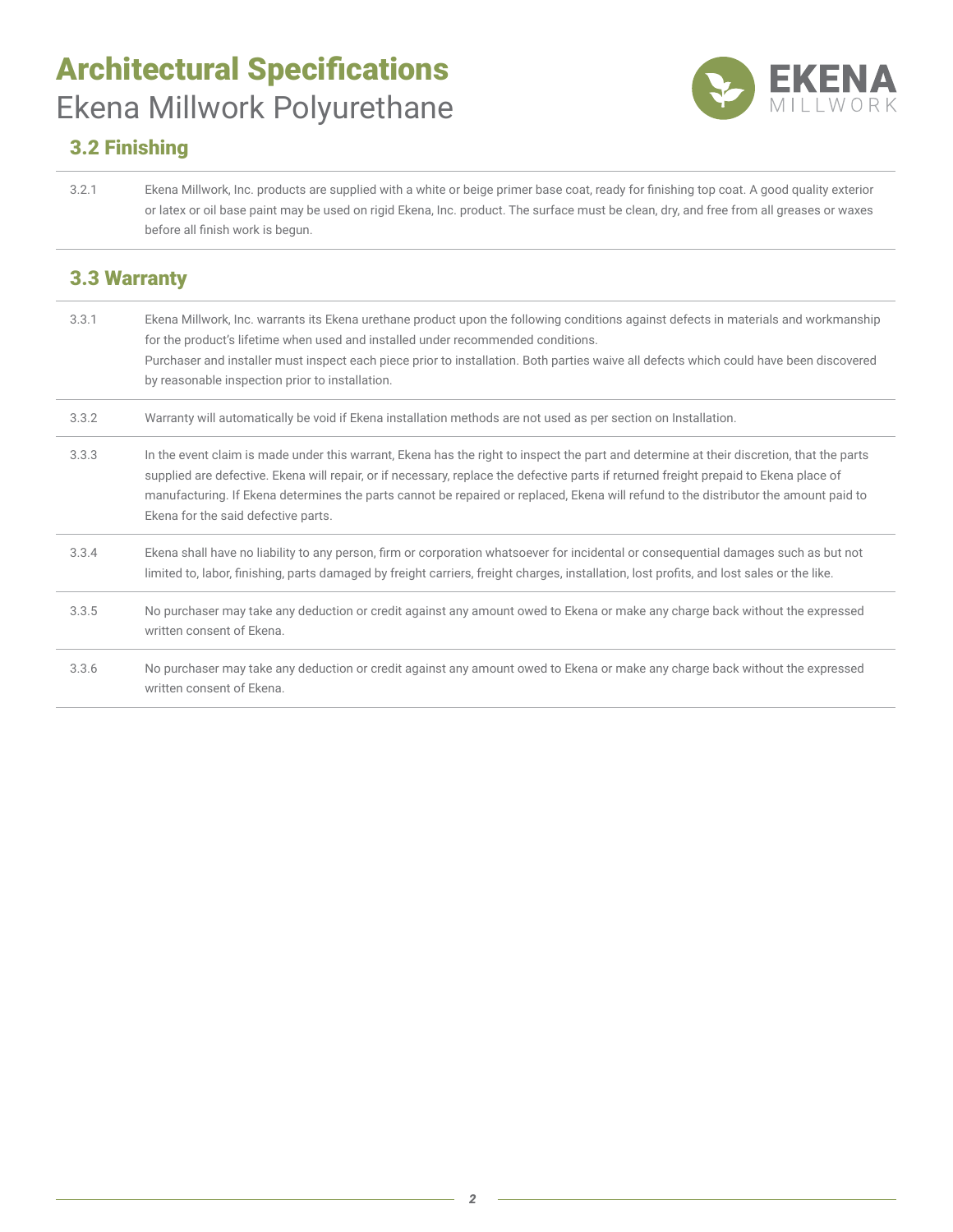# **MSDS** Ekena Millwork Polyurethane



|                                                                                      | <b>General Product &amp; Company Information</b>                                                                                                                                                                                                                                      |
|--------------------------------------------------------------------------------------|---------------------------------------------------------------------------------------------------------------------------------------------------------------------------------------------------------------------------------------------------------------------------------------|
| Ekena Millwork<br>2300 W. Main St.<br>866-607-0453<br>866-591-3143                   |                                                                                                                                                                                                                                                                                       |
|                                                                                      |                                                                                                                                                                                                                                                                                       |
|                                                                                      |                                                                                                                                                                                                                                                                                       |
| None Known                                                                           |                                                                                                                                                                                                                                                                                       |
|                                                                                      | <b>Physical / Chemical Characteristics</b>                                                                                                                                                                                                                                            |
| N/A<br>N/A<br>N/A<br>None                                                            |                                                                                                                                                                                                                                                                                       |
|                                                                                      |                                                                                                                                                                                                                                                                                       |
| <b>Special Firefighting Procedures</b><br><b>Unusual Fire &amp; Explosion Hazard</b> | N/A<br>Dry Chemical, CO2, Foam, or Water<br>Wear approved self-contained breathing apparatus<br>N/A                                                                                                                                                                                   |
| <b>Reactivity Data</b>                                                               |                                                                                                                                                                                                                                                                                       |
| <b>Hazardous Decomposition Products</b>                                              | Stable - Yes<br>Unstable - No<br>Avoid an open flame<br>Combustion may form CO, CO2, Benzene, Nitrogen Oxides, and/<br>or Hydrogen Cyanide.<br>None will occur                                                                                                                        |
|                                                                                      | Clarksville, TX 75426<br><b>Foamed Polyurethane</b><br><b>Hazardous Ingredients</b><br>5 - 42 lbs per cubic foot<br>N/A Material is Solid<br>N/A Material is Solid<br>Exterior - White, Off-White, or Yellow<br>Interior - White or Yellow<br><b>Fire &amp; Explosion Hazard Data</b> |